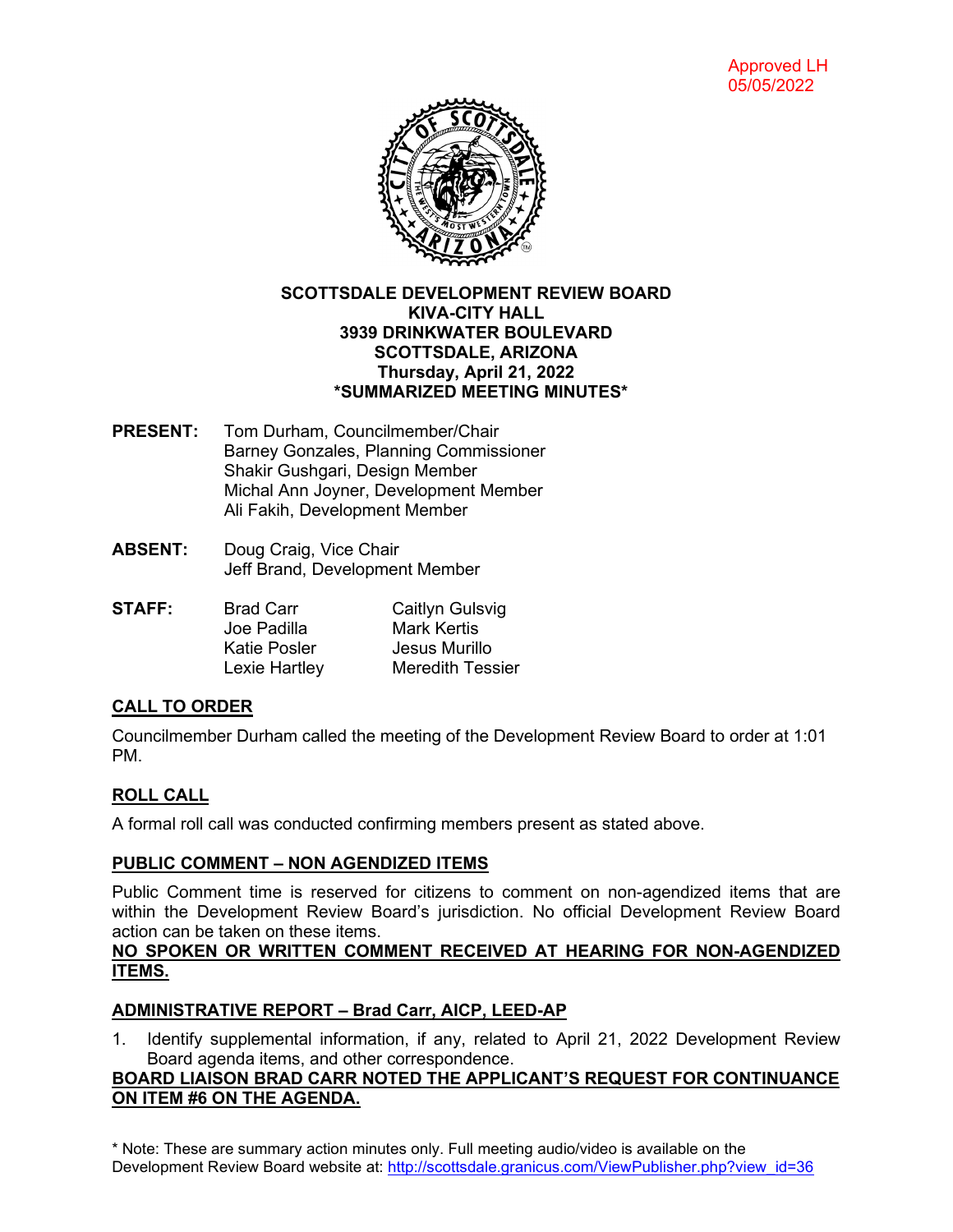## **MINUTES**

2. Approval of the April 7, 2022 Development Review Board Regular Meeting Minutes. **BOARD MEMBER JOYNER MOVED TO APPROVE THE APRIL 7, 2022 DEVELOPMENT REVIEW BOAD MEETING MINUTES AS PRESENTED, 2ND BY BOARD MEMBER GUSHGARI. THE MOTION PASSED UNANIMOUSLY IN FAVOR BY COUNCILMEMBER DURHAM, COMMISSIONER GONZALES, BOARD MEMBERS GUSHGARI, JOYNER AND FAKIH WITH A VOTE OF FIVE (5) TO ZERO (0).**

## **CONSENT AGENDA**

3. 40-DR-2021 (Dual Drive-Thru Restaurants Pima Road) Request for approval of a site plan, landscape plan, and building elevations for two new drive-through restaurants on a +/- 1.5-acre site located 15236 N. Pima Road, with Highway Commercial (C-3) zoning. **ITEM MOVED TO THE REGULAR AGENDA FOR ADDITIONAL DISCUSSION.** 

**COMMISSIONER GONZALES MOVED TO CONTINUE 40-DR-2021 TO A DATE TO BE DETERMINED, 2ND BY BOARD MEMBER JOYNER. THE MOTION PASSED UNANIMOUSLY IN FAVOR BY COUNCILMEMBER DURHAM, COMMISSIONER GONZALES, BOARD MEMBERS GUSHGARI AND JOYNER WITH A VOTE OF FOUR (4) TO ZERO (0), WITH BOARD MEMBER FAKIH RECUSING.** 

4. 4-DR-2022 (Tournament Players Club (TPC) Expansion) Request for approval of a site plan, building elevations, and landscape plan for a new +/-

12,800 square foot restaurant/clubhouse building with a +/- 7,400 square foot patio for the existing golf course, on a +/- 2.5-acre site located at 8243 E. Bell Road, with Open Space (OS) zoning.

**ITEM MOVED TO THE REGULAR AGENDA FOR ADDITIONAL DISCUSSION. MOTION BY BOARD MEMBER JOYNER APPROVE CASE 4-DR-2022, 2ND BY BOARD MEMBER GUSHGARI. THE MOTION PASSED UNANIMOUSLY IN FAVOR BY COUNCILMEMBER DURHAM, COMMISSIONER GONZALES, BOARD MEMBERS GUSHGARI, JOYNER AND FAKIH WITH A VOTE OF (5) TO ZERO (0).**

5. 7-PP-2021 (Standing Stones Preliminary Plat) Request for approval of an 8-lot subdivision and associated tracts and easements on a +/- 10-acre site generally located at the southwest corner of E. Standing Stones Road and N. Lone Mountain Parkway, with Single-family Residential, Environmentally Sensitive Lands (R1-43/ESL) zoning.

**BOARD MEMBER JOYNER MOVED TO APPROVE 7-PP-2021 ON THE CONSENT AGENDA, 2ND BY BOARD MEMBER GUSHGARI. MOTION PASSED UNANIMOUSLY IN FAVOR BY COUNCILMEMBER DURHAM, COMMISSIONER GONZALES, BOARD MEMBERS GUSHGARI, JOYNER AND FAKIH WITH A VOTE OF (5) TO ZERO (0).**

**– MINUTES CONTINUED ON THE NEXT PAGE –**